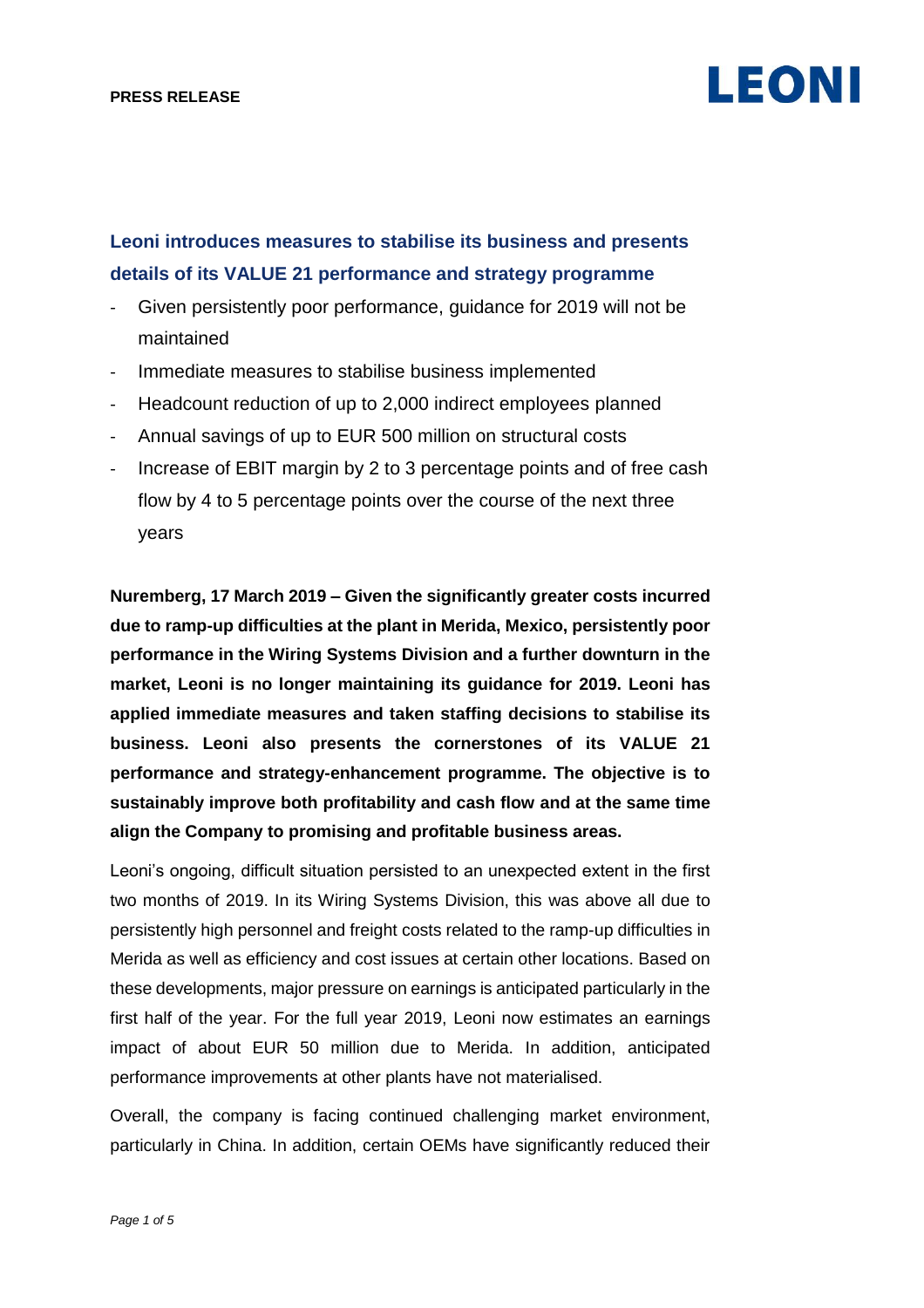delivery expectations for the next months with respect to the Wiring Systems Division.

Taking these developments into account and based on current planning, the Board of Directors is no longer maintaining the guidance for fiscal 2019 presented on 7 February. The detailed guidance issued in the annual report for 2018 is therefore no longer valid. Against the backdrop of the current significant lack of transparency in the Wiring Systems Division at some locations with regard to cost variances and the future order situation as well as uncertainties in the automotive industry and the uncertain development of demand, the Management Board considers it not prudent to issue a revised guidance for the full year 2019 at this time.

"The developments at the end of fiscal 2018 and especially in the first two months of 2019 have made it clear that we must act even faster and more decisively to bring Leoni back on track. We have identified inefficiencies, applied specific measures and have a clear roadmap to address these problems. My colleagues on the Board of Directors and I are convinced that thanks to its technological expertise and its market position, Leoni will return to sustainable profitability once these measures are implemented," said Aldo Kamper, CEO of Leoni AG.

Aldo Kamper added: "An important corner stone is also to develop Leoni into a systems provider and to align its range of products and services in line with viable and profitable markets as well as technologies involving a high degree of integration. An indispensable prerequisite for this is that we now vigorously initiate all necessary measures to stabilize our business and strengthen our operating performance."

### **Immediate measures**

As a consequence of the ramp-up difficulties in Merida, the Board of Directors put the most important project ramp ups under scrutiny with the help of outside experts. This analysis showed that no critical risks are to be expected for new project launches. Furthermore, a central and independent Project Risk Office an acting as early warning system for potential project risks has been set up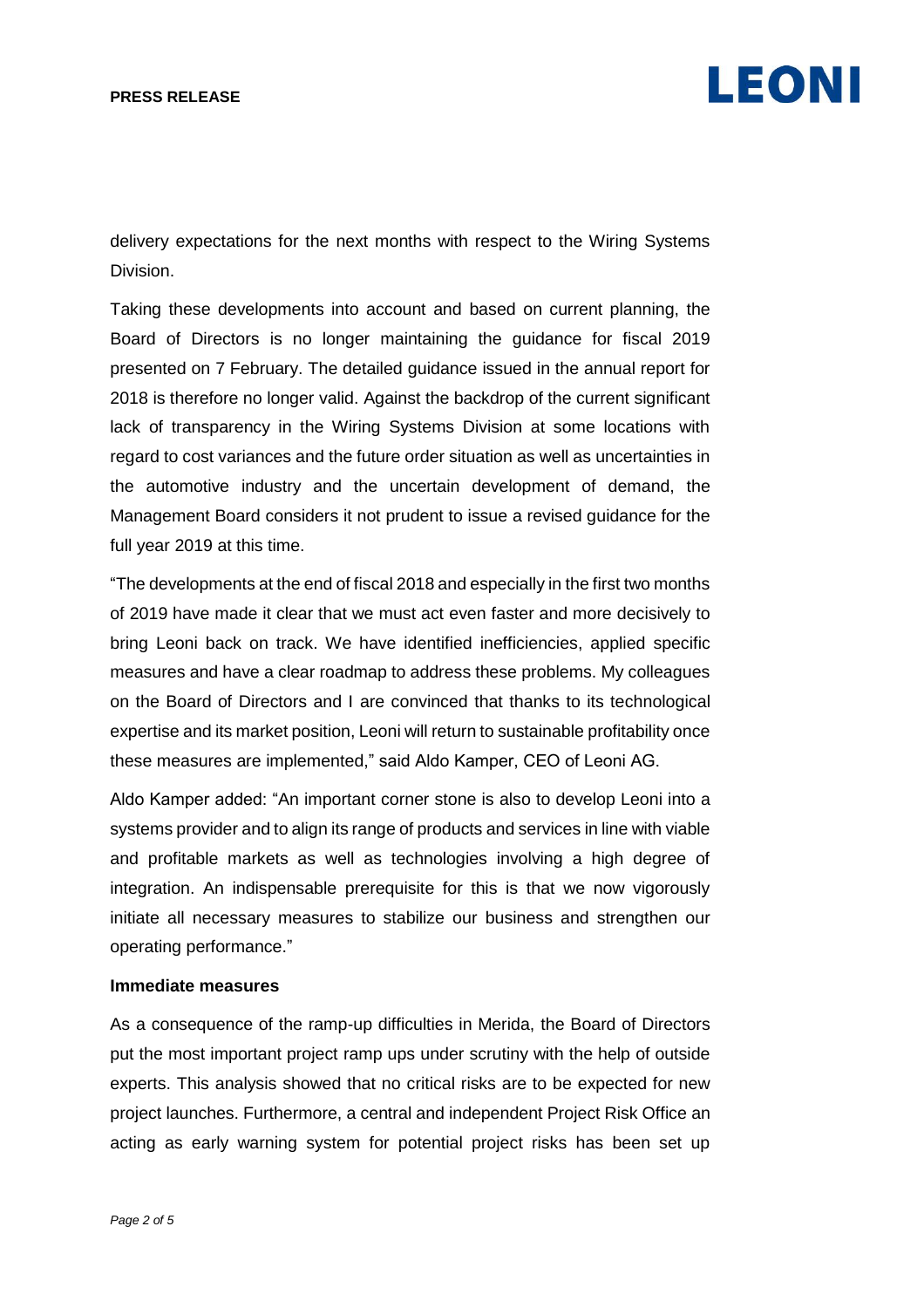reporting directly to the CEO. A central point for supporting project ramp ups has been established. In the future, there will also be clearer responsibilities and improvement in project management.

In this context and by agreement with the Company, Karl Gadesmann resigned his mandate as Chief Financial Officer with immediate effect. The search for a replacement will be immediately started. Aldo Kamper will take over the responsibilities on an interim basis. From 1 April 2019, Aldo Kamper will additionally head the Wiring Systems Division and thereby devote significantly more attention to this segment, in keeping with its complexity and importance. Martin Stüttem will assume responsibilities as the Wiring Systems Division's Chief Operating Officer (COO) and concentrate primarily on improving the operating performance at the plants. The division's current CFO will be leaving his function and the Head of Operations will be leaving the company shortly. There have also already be staffing changes in the management functions of the plant in Merida, Mexico.

Other immediate measures include the planned headcount reductions of about 2,000 employees worldwide, of which 500 are in high-wage countries, particularly in indirect functions, and other personnel-related measures such as a group-wide hiring freeze, as well as a delay of salary increases for non-tariff employees and managers. The employee representatives will be consulted regarding all personnel relevant measures.

### **Presentation of VALUE 21**

VALUE 21 is set up as a group-wide programme covering a period of three years. The objective is to achieve a sustained improvement in cash generation and profitability as well as to establish the conditions for further development towards a systems provider.

### (1) Performance programme

The Board of Directors intends to significantly reduce the cost base for a sustained increase in profitability. As of 2022, VALUE 21 is expected to deliver full run rate structural savings of around EUR 500 million annually compared with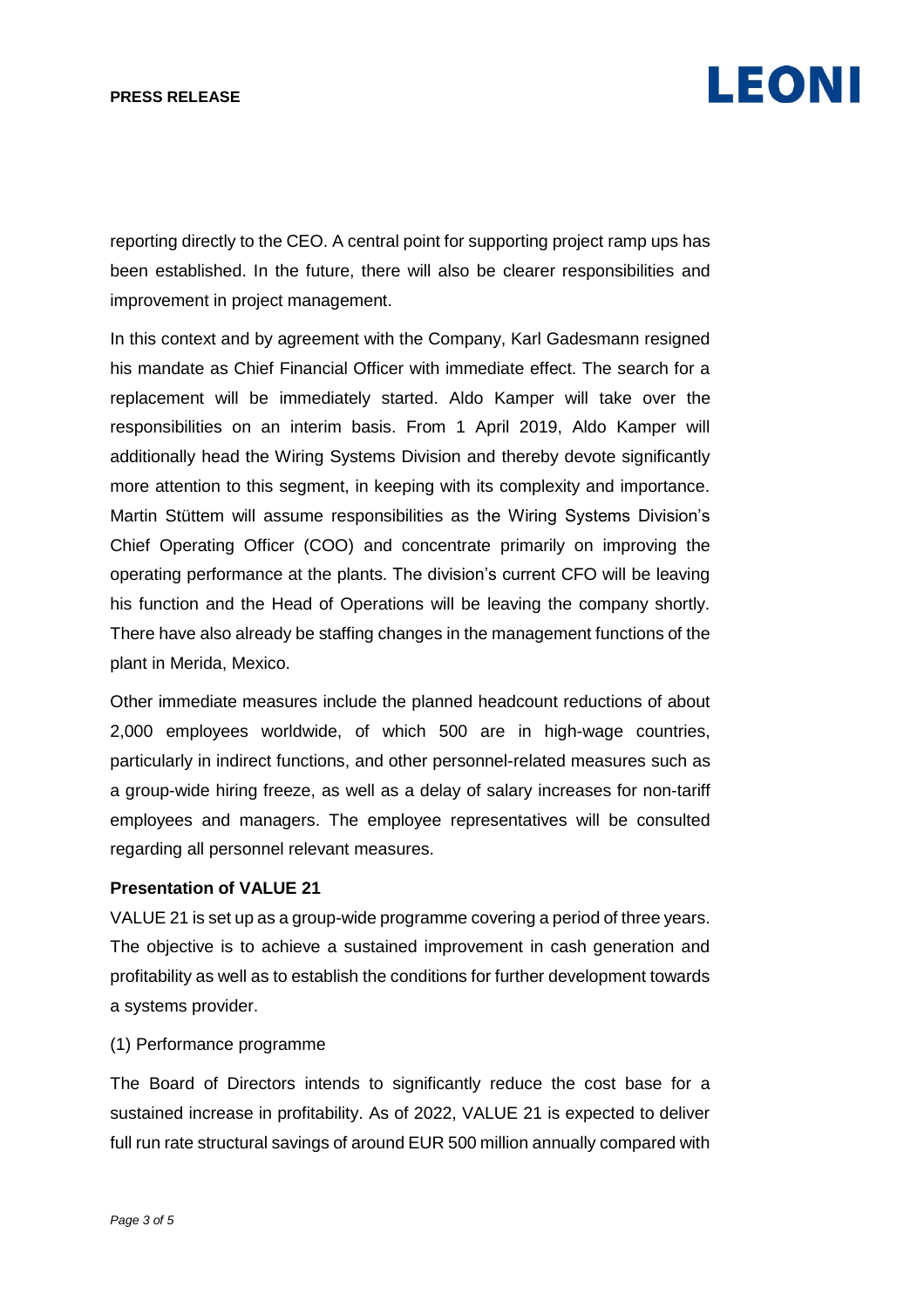2018. To some extent, the savings will be offset by factors such as wage cost increases and price reductions. The programme entails restructuring costs amounting to about EUR 120 million, half of it related to headcount and most of which will incur in the 2019 and 2020 financial years. Measures include an improvement of direct procurement, efficiency enhancements in production, logistics and indirect procurement as well as reductions of selling expenses, spending on research and development and IT costs. Implementation of the first measures is scheduled for the third quarter of 2019.

### (2) Active portfolio management

As another measure, Leoni has initiated a portfolio analysis with respect to the strategic importance and profitability of individual business and product areas. To date, businesses have been identified with annual sales of up to EUR 500 million for which the Company will consider all options.

### (3) Organisational realignment

Leoni intends to change its corporate structure into a financial holding company that is lean and geared to functions relevant to the capital market with two divisions that operate entrepreneurially and are managed on a stand-alone basis. This will increase transparency and will provide scope for a rapidly implementation of steps that are strategically prudent or operationally necessary.

The divisions will take on full direct cost responsibility for their own businesses. This will enable structures and processes to be developed more independently from one another, as required. Total costs are thereby to be lowered further while raising the flexibility to be able to respond quickly to possible market developments.

Furthermore, the CEO and the new CFO of the holding company will going forward take on the same role in the Wiring Systems Division to devote significantly more attention to this segment given its importance.

(4) Focus on cash rather than growth